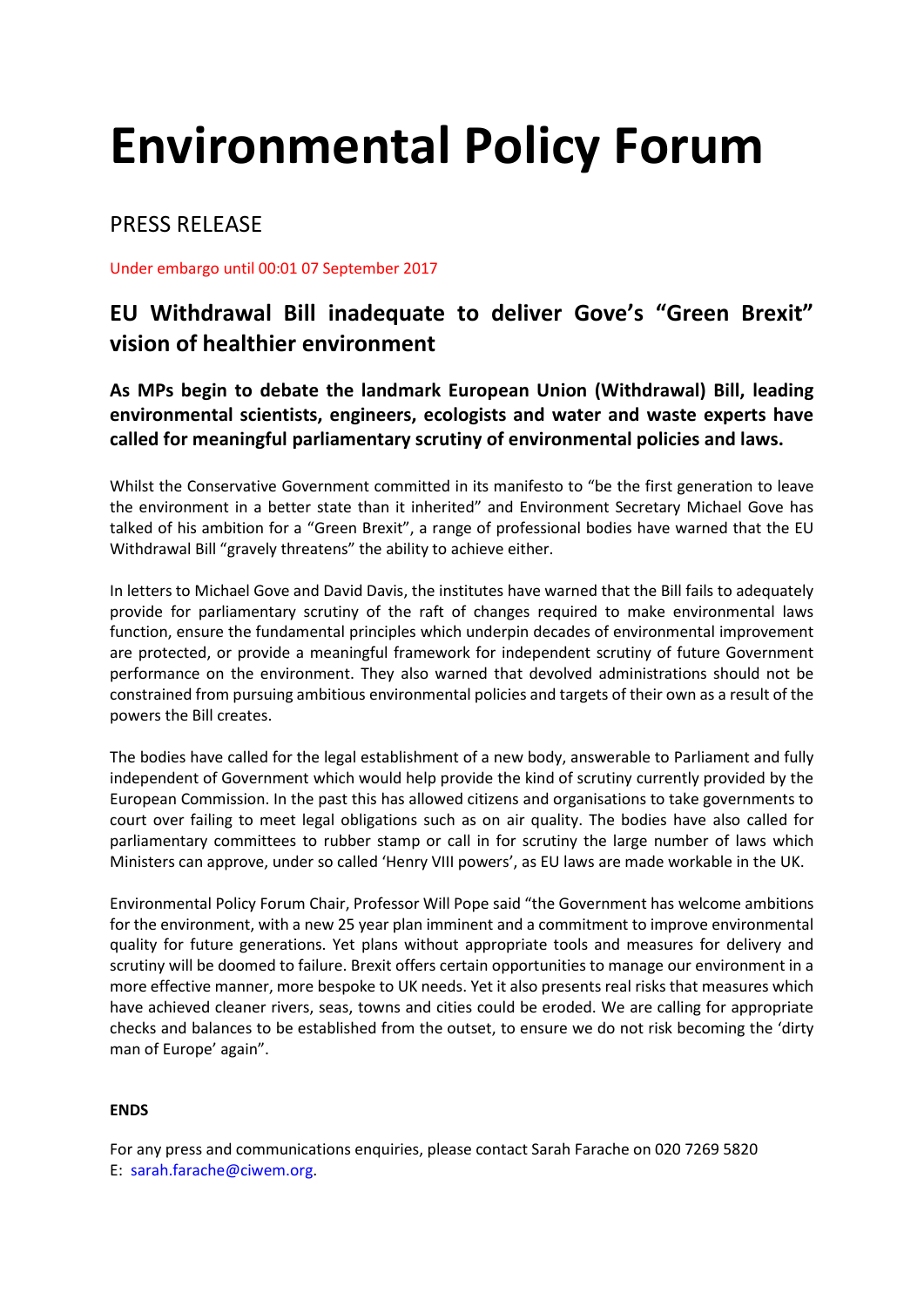#### Notes to Editors

- 1. The Environmental Policy Forum (EPF) is a network of UK environmental professional bodies promoting environmental sustainability and resilience for the public benefit. The EPF's member bodies have a collective membership of around 70,000 environmental professionals, many of whom are individually chartered in environmental practice, science and engineering disciplines.
- 2. The briefing sent to Ministers can be found at [www.ciwem.org/brexit](http://www.ciwem.org/brexit)
- 3. CIWEM (The Chartered Institution of Water and Environmental Management), is the leading independent Chartered professional body for water and environment professionals, promoting excellence within the sector. [www.ciwem.org](http://www.ciwem.org/)
- 4. The Institution of Environmental Sciences (IES) is a membership organisation that represents professionals from fields as diverse as air quality, land contamination and education wherever you find environmental work underpinned by science. A visionary organisation leading debate, dissemination and promotion of environmental science and sustainability, the IES promotes an evidence-based approach to decision and policy making. [www.the-ies.org](http://www.the-ies.org/)
- 5. The Chartered Institute of Ecology and Environmental Management (CIEEM) is the leading professional membership body representing and supporting 5,000 ecologists and environmental managers in the UK, Ireland and abroad. Our Vision is of a society which values the natural environment and recognises the contribution of professional ecologists and environmental managers to its conservation. [www.cieem.net](http://www.cieem.net/)
- 6. CIWM (the Chartered Institution of Wastes Management) is the leading professional body for the waste management sector representing around 6,000 individuals in the UK and overseas. Established in 1898, CIWM is a non-profit making organisation, dedicated to the promotion of professional competence amongst waste managers. CIWM seeks to raise standards for those working in and with the sector by producing best practice guidance, developing educational and training initiatives, and providing information on key waste-related issues. [www.ciwm.co.uk](http://www.ciwm.co.uk/)
- 7. The Society for the Environment, is comprised of 24 Licenced Bodies, with over 500,000 members between them. It received a Royal Charter in 2004, which empowers it to regulate the Chartered Environmentalist (CEnv) and Registered Environmental Technician (REnvTech) registration in the UK. There are now over 7,000 environmental professionals currently registered who share a common vision of delivering sustainability through environmental professionalism. Further information can be found at [www.socenv.org.uk](http://www.socenv.org.uk/)
- 8. IEMA is the membership body for more than 14,000 environment and sustainability professionals worldwide. We support individuals and organisations in setting and achieving globally recognised standards for sustainable practice, in turn driving the development and uptake of sustainability skills. We add value for our members by providing the knowledge, connections and recognition necessary to lead change within organisations at all levels. We are independent and international. We apply the combined expertise of our members to provide evidence and influence decision-making, working towards our vision of transforming the world to sustainability. To find out more, visi[t www.iema.net](http://www.iema.net/)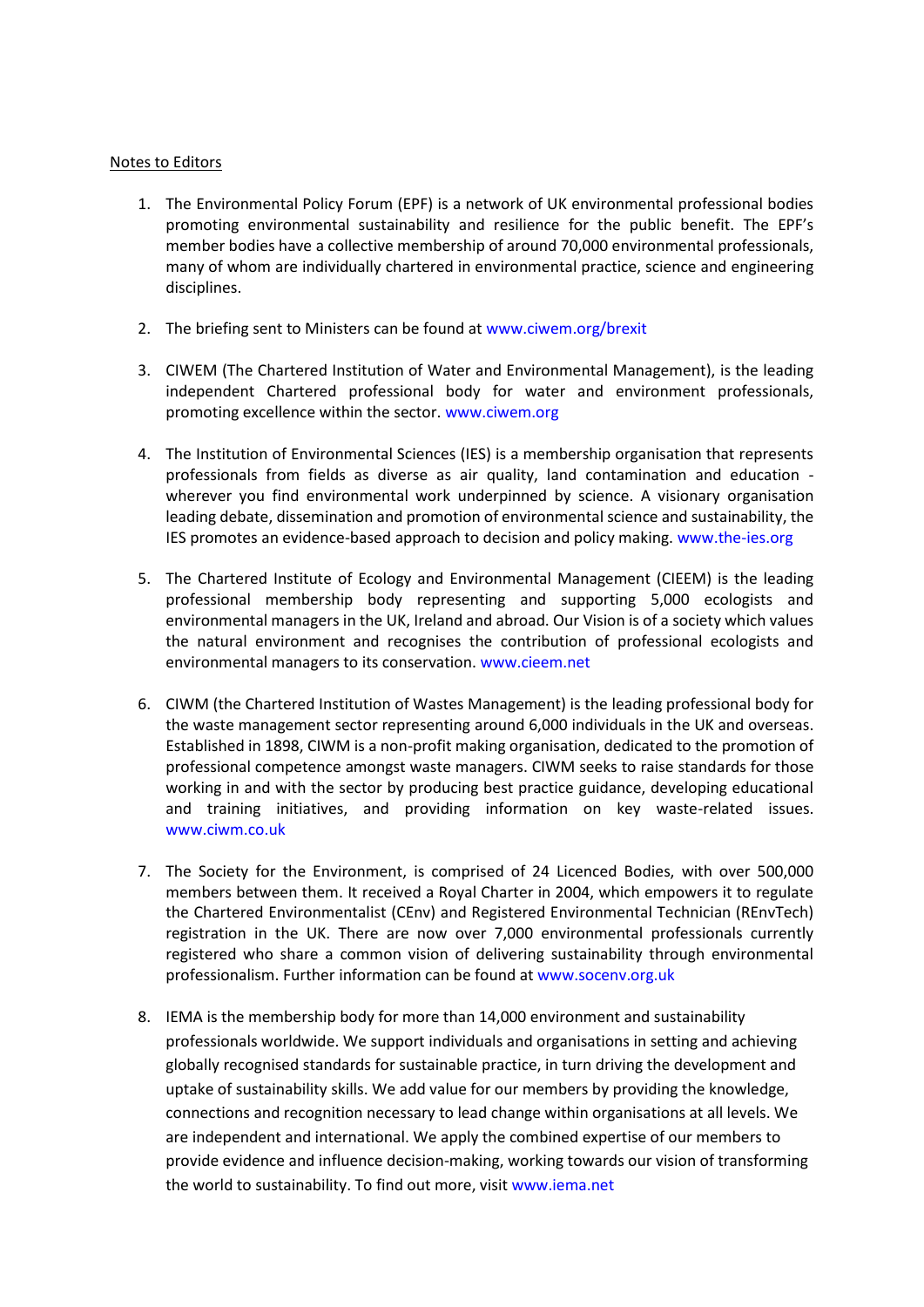9. The Landscape Institute is the chartered body for the landscape profession. It is an educational charity working to promote the art and science of landscape practice. The LI's aim, through the work of its members, is to protect, conserve and enhance the natural and built environment for the public benefit. The Landscape Institute provides a professional home for all landscape practitioners including landscape scientists, landscape planners, landscape architects, landscape managers and urban designers. [www.landscapeinstitute.org](http://www.landscapeinstitute.org/)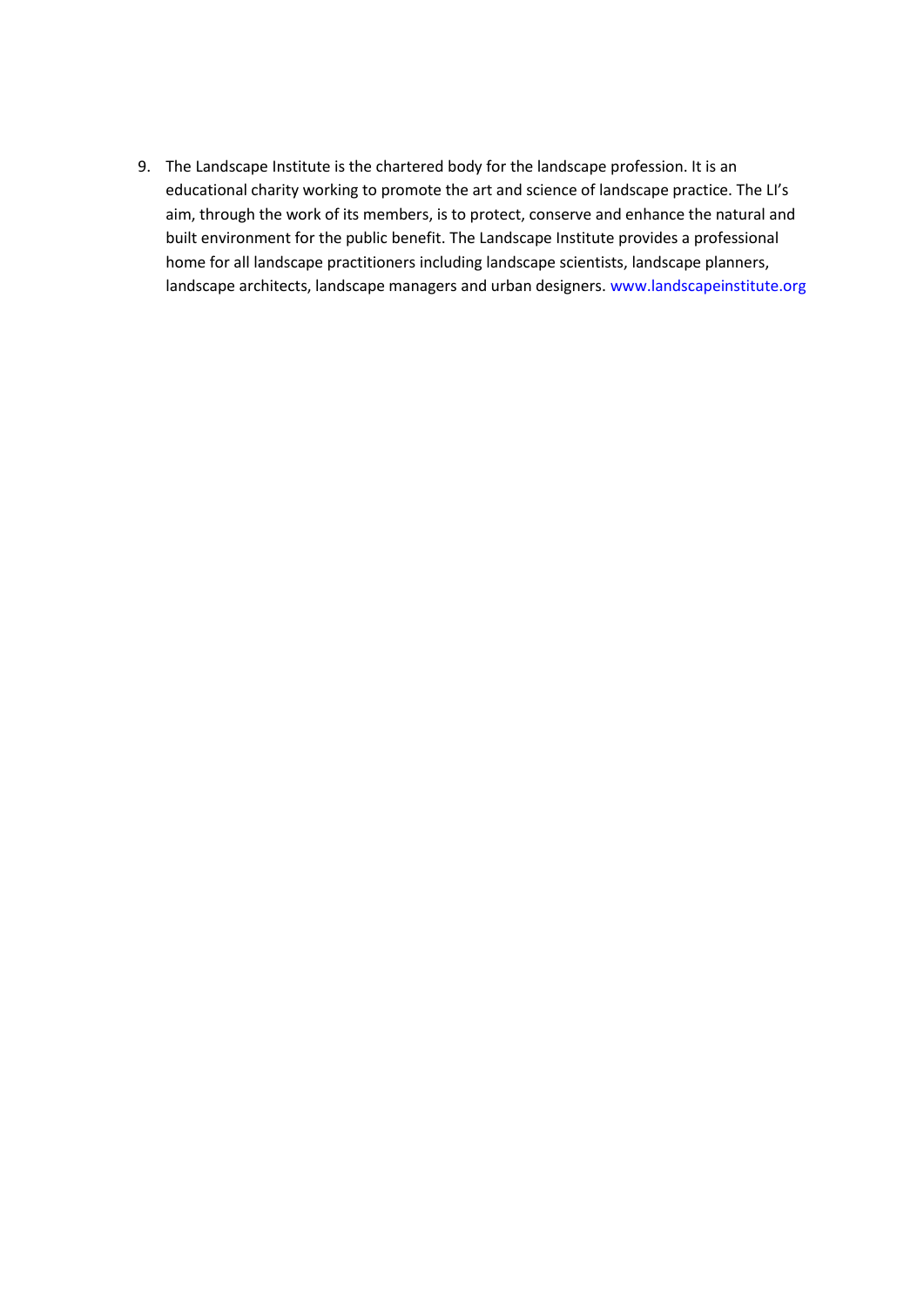# **ENVIRONMENTAL POLICY FORUM**

**c/o Society for the Environment IC1.14a Technology Centre, Coventry Technology Park, Coventry CV1 2TT T: 0345 337 2951 E: [tatum.matharu@socenv.org.uk](mailto:tatum.matharu@socenv.org.uk)**

Rt Hon Michael Gove MP Secretary of State for the Environment, Food and Rural Affairs Nobel House 17 Smith Square London SW1P 3JR

4th September 2017

Dear Secretary of State,

#### **Four Concerns Raised by the European Union (Withdrawal) Bill**

The Environmental Policy Forum (EPF) is a network of UK environmental professional bodies promoting environmental sustainability and resilience for the public benefit. The EPF's member bodies have a collective membership of around 70,000 environmental professionals, many of whom are individually chartered in environmental practice, science and engineering disciplines.

We welcome your Government's continued commitment to leave the environment in a better state than we inherited it. Exiting the EU provides opportunities which may assist in the achievement of this, but without fundamental mechanisms and assurances in place from the outset, it also gravely threatens the feasibility of such ambition. In this context we consider that the EU Withdrawal Bill fails to adequately address several issues of significant concern for our sector and that further clarification is required in relation to four particular concerns which we detail on the attached note.

It is well understood that a healthy and well-managed environment is an essential foundation for the operation of a strong and resilient economy, healthy trade and a productive society. We recognise the extent of the burden of regulatory work involved with the EU exit process. However, in order to ensure the best outcomes in a democratic society, the need for transparency, scrutiny and appropriate enforcement mechanisms are paramount. The Bill as presently drafted undermines the scope for such safety mechanisms and we would urge you to strengthen the wording in this regard. Additionally, it is of the utmost importance that appropriate governance frameworks and access to justice, currently enabled by the EU via the Commission and CJEU, are established in the UK.

We are pleased that you have recognised the importance of environmental principles such as the precautionary principle in driving environmental improvements over recent decades, and the importance of maintaining them in the UK post-EU Exit. Without explicit transposition of these principles into UK law however, there is a real risk they will not be sufficiently provided for by case law and could be diluted and lost as a driver of our environmental policy and practice.

Finally, as the UK begins to shape its direction on environmental management outside of the EU, we strongly encourage the Government to ensure that it works closely with its devolved nations to develop a set of commonly applicable policy frameworks to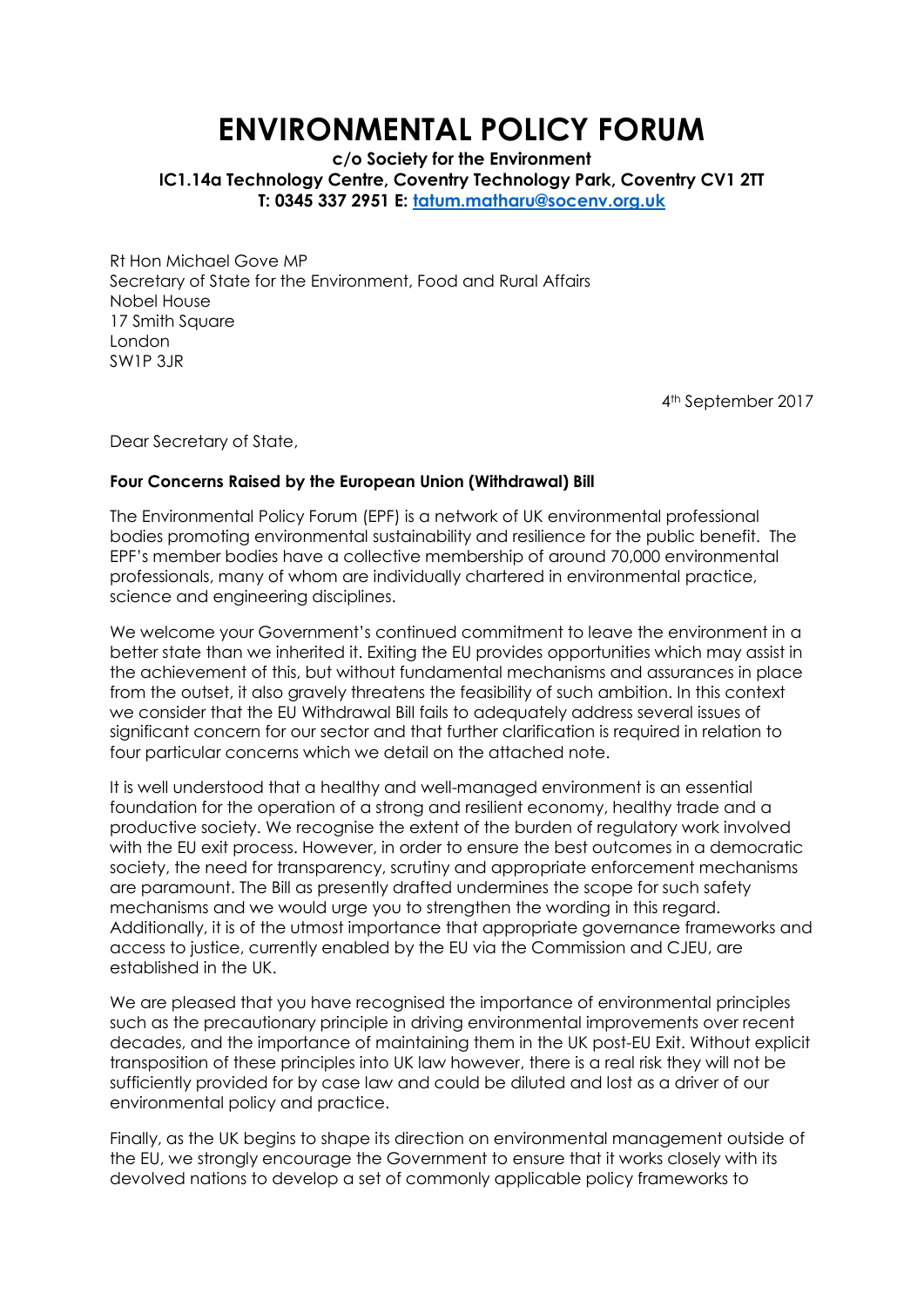manage issues which are not governed by national boundaries or otherwise require common approaches. At the same time these administrations must be enabled to develop locally relevant and innovative legislation and regulation.

As the Bill passes through parliament and as you and your Government develop the mechanisms through which the environment will be protected and enhanced, please give strong regard to the considered positions in our attached document as without improvements on these fronts, the UK and its environment will be weaker not better for future generations.

Our organisations are committed to working with Government to achieve our mutual goal of an improved environment for future generations. We would welcome the opportunity to discuss our concerns with you further and to explore how we can best work with you to inform this important transition, by accessing the collective expertise of our members.

Yours sincerely,

Professor Will Pope Chair, Environmental Policy Forum

Terry Fuller Chief Executive, The Chartered Institution of Water and Environmental Management

Dr Emma Wilcox CEO, Society for the Environment

Adam Donnan CEO, Institution of Environmental Sciences

Dr Colin Church CEO, The Chartered Institution of Wastes Management

Sally Hayns CEO, Chartered Institute of Ecology and Environmental Management

Martin Baxter Chief Policy Advisor, IEMA

Peter Spillett President, Institute of Fisheries Management

Daniel Cook Chief Executive, Landscape Institute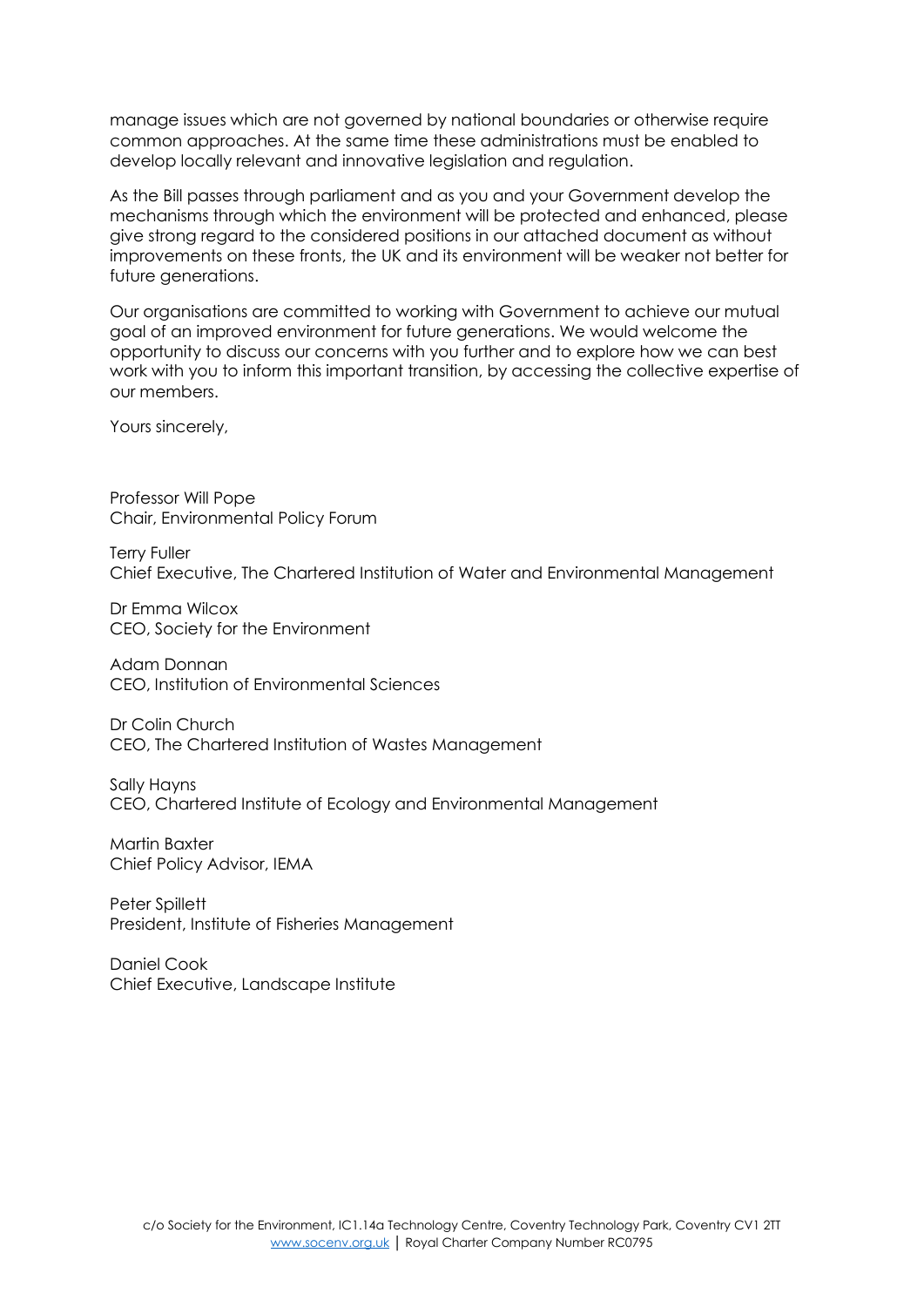# **ENVIRONMENTAL POLICY FORUM**

**c/o Society for the Environment IC1.14a Technology Centre, Coventry Technology Park, Coventry CV1 2TT T: 0345 337 2951 E: [tatum.matharu@socenv.org.uk](mailto:tatum.matharu@socenv.org.uk)**

Rt Hon David Davis MP Secretary of State for Exiting the European Union 9 Downing Street London SW1A 2AS

4th September 2017

Dear Secretary of State,

#### **Four Concerns Raised by the European Union (Withdrawal) Bill**

The Environmental Policy Forum (EPF) is a network of UK environmental professional bodies promoting environmental sustainability and resilience for the public benefit. The EPF's member bodies have a collective membership of around 70,000 environmental professionals, many of whom are individually chartered in environmental practice, science and engineering disciplines.

We welcome your Government's continued commitment to leave the environment in a better state than we inherited it. Exiting the EU provides opportunities which may assist in the achievement of this, but without fundamental mechanisms and assurances in place from the outset, it also gravely threatens the feasibility of such ambition. In this context we consider that the EU Withdrawal Bill fails to adequately address several issues of significant concern for our sector and that further clarification is required in relation to four particular concerns which we detail on the attached note.

It is well understood that a healthy and well-managed environment is an essential foundation for the operation of a strong and resilient economy, healthy trade and a productive society. We recognise the extent of the burden of regulatory work involved with the EU exit process. However, in order to ensure the best outcomes in a democratic society, the need for transparency, scrutiny and appropriate enforcement mechanisms are paramount. The Bill as presently drafted undermines the scope for such safety mechanisms and we would urge you to strengthen the wording in this regard. Additionally, it is of the utmost importance that appropriate governance frameworks and access to justice, currently enabled by the EU via the Commission and CJEU, are established in the UK.

We are pleased that you have recognised the importance of environmental principles such as the precautionary principle in driving environmental improvements over recent decades, and the importance of maintaining them in the UK post-EU Exit. Without explicit transposition of these principles into UK law however, there is a real risk they will not be sufficiently provided for by case law and could be diluted and lost as a driver of our environmental policy and practice.

Finally, as the UK begins to shape its direction on environmental management outside of the EU, we strongly encourage the Government to ensure that it works closely with its devolved nations to develop a set of commonly applicable policy frameworks to manage issues which are not governed by national boundaries or otherwise require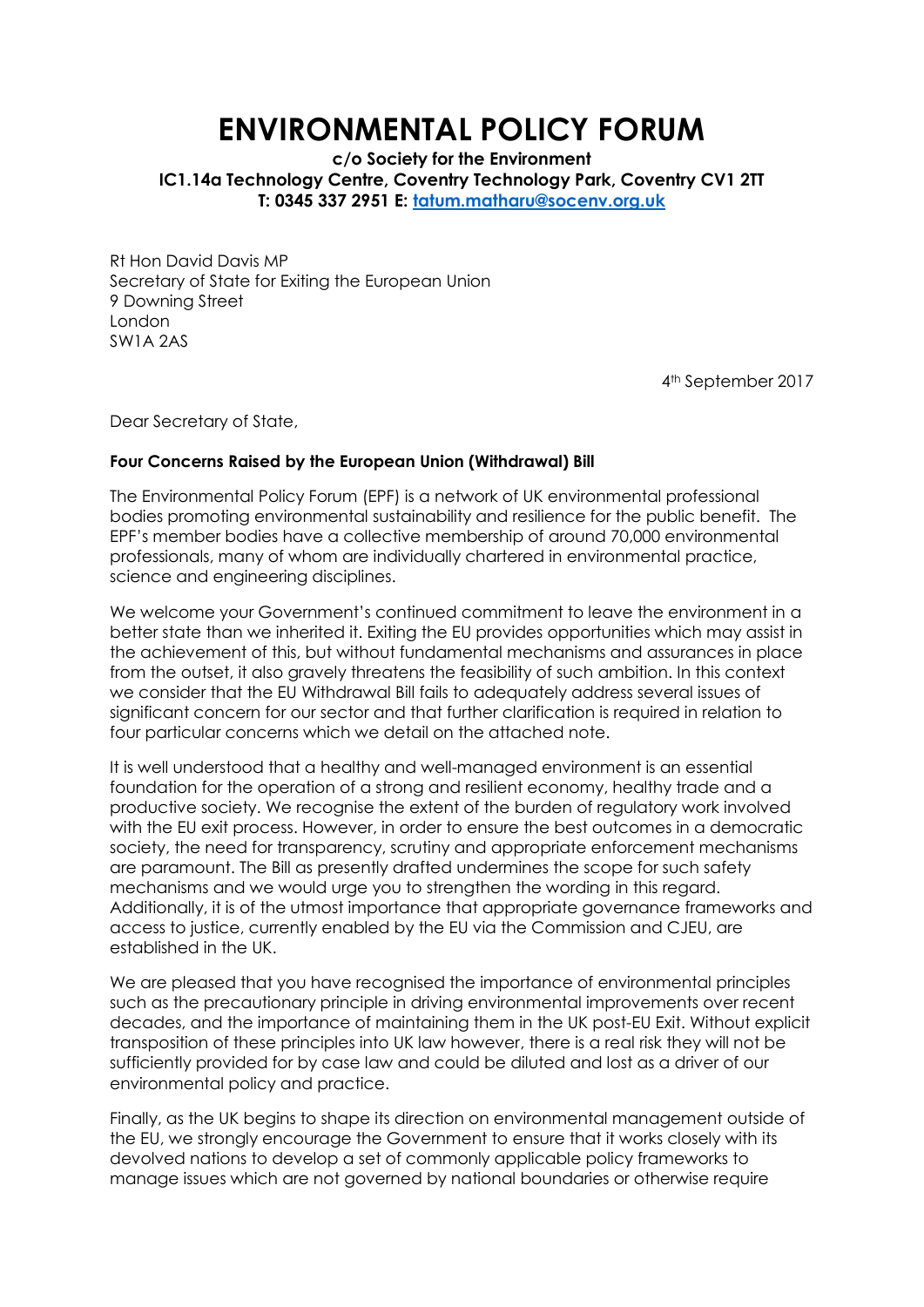common approaches. At the same time these administrations must be enabled to develop locally relevant and innovative legislation and regulation.

As the Bill passes through parliament and as you and your Government develop the mechanisms through which the environment will be protected and enhanced, please give strong regard to the considered positions in our attached document as without improvements on these fronts, the UK and its environment will be weaker not better for future generations.

Our organisations are committed to working with Government to achieve our mutual goal of an improved environment for future generations. We would welcome the opportunity to discuss our concerns with you further and to explore how we can best work with you to inform this important transition, by accessing the collective expertise of our members.

Yours sincerely,

Professor Will Pope Chair, Environmental Policy Forum

Terry Fuller Chief Executive, The Chartered Institution of Water and Environmental Management

Dr Emma Wilcox CEO, Society for the Environment

Adam Donnan CEO, Institution of Environmental Sciences

Dr Colin Church CEO, The Chartered Institution of Wastes Management

Sally Hayns CEO, Chartered Institute of Ecology and Environmental Management

Martin Baxter Chief Policy Advisor, IEMA

Peter Spillett President, Institute of Fisheries Management

Daniel Cook Chief Executive, Landscape Institute

*cc. Robin Walker MP*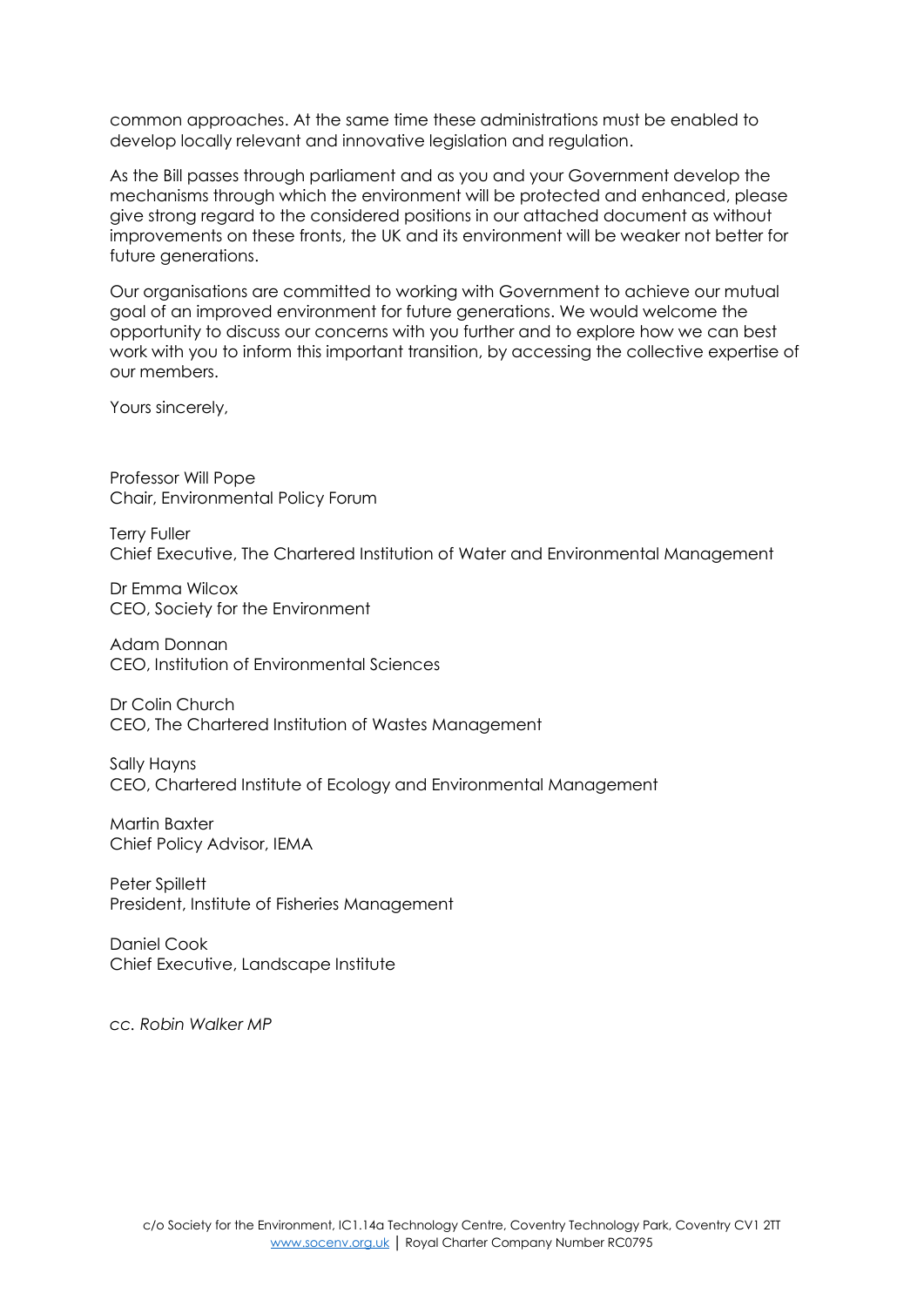# **ENVIRONMENTAL POLICY FORUM**

**c/o Society for the Environment IC1.14a Technology Centre, Coventry Technology Park, Coventry CV1 2TT T: 0345 337 2951 E: [tatum.matharu@socenv.org.uk](mailto:tatum.matharu@socenv.org.uk)**

Robin Walker MP Parliamentary Under Secretary, DExEU 9 Downing Street London SW1A 2AS

4th September 2017

Dear Robin Walker MP,

#### **Four Concerns Raised by the European Union (Withdrawal) Bill**

The Environmental Policy Forum (EPF) is a network of UK environmental professional bodies promoting environmental sustainability and resilience for the public benefit. The EPF's member bodies have a collective membership of around 70,000 environmental professionals, many of whom are individually chartered in environmental practice, science and engineering disciplines.

We welcome your Government's continued commitment to leave the environment in a better state than we inherited it. Exiting the EU provides opportunities which may assist in the achievement of this, but without fundamental mechanisms and assurances in place from the outset, it also gravely threatens the feasibility of such ambition. In this context we consider that the EU Withdrawal Bill fails to adequately address several issues of significant concern for our sector and that further clarification is required in relation to four particular concerns which we detail on the attached note.

It is well understood that a healthy and well-managed environment is an essential foundation for the operation of a strong and resilient economy, healthy trade and a productive society. We recognise the extent of the burden of regulatory work involved with the EU exit process. However, in order to ensure the best outcomes in a democratic society, the need for transparency, scrutiny and appropriate enforcement mechanisms are paramount. The Bill as presently drafted undermines the scope for such safety mechanisms and we would urge you to strengthen the wording in this regard. Additionally, it is of the utmost importance that appropriate governance frameworks and access to justice, currently enabled by the EU via the Commission and CJEU, are established in the UK.

We are pleased that you have recognised the importance of environmental principles such as the precautionary principle in driving environmental improvements over recent decades, and the importance of maintaining them in the UK post-EU Exit. Without explicit transposition of these principles into UK law however, there is a real risk they will not be sufficiently provided for by case law and could be diluted and lost as a driver of our environmental policy and practice.

Finally, as the UK begins to shape its direction on environmental management outside of the EU, we strongly encourage the Government to ensure that it works closely with its devolved nations to develop a set of commonly applicable policy frameworks to manage issues which are not governed by national boundaries or otherwise require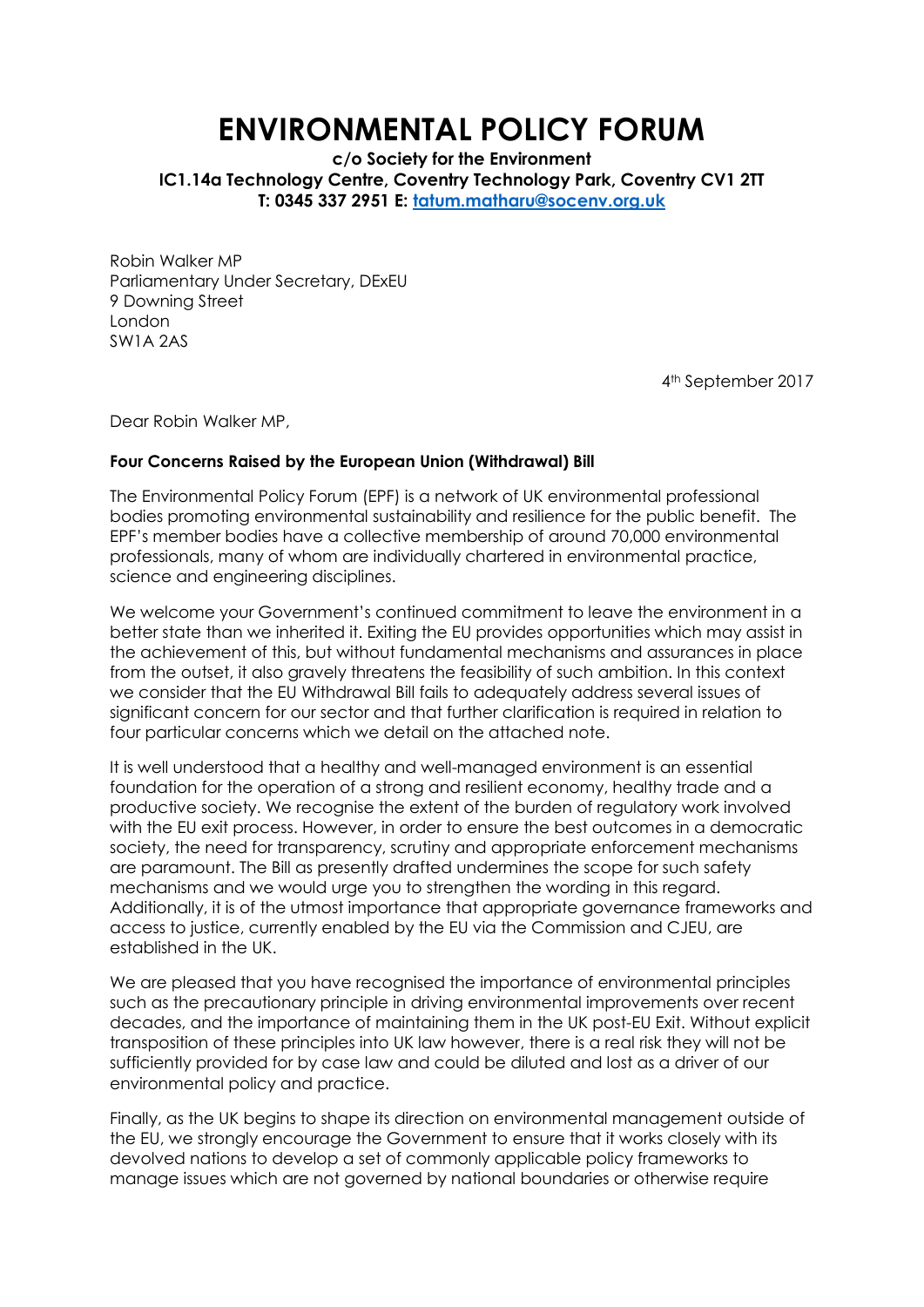common approaches. At the same time these administrations must be enabled to develop locally relevant and innovative legislation and regulation.

As the Bill passes through parliament and as you and your Government develop the mechanisms through which the environment will be protected and enhanced, please give strong regard to the considered positions in our attached document as without improvements on these fronts, the UK and its environment will be weaker not better for future generations.

Our organisations are committed to working with Government to achieve our mutual goal of an improved environment for future generations. We would welcome the opportunity to discuss our concerns with you further and to explore how we can best work with you to inform this important transition, by accessing the collective expertise of our members.

Yours sincerely,

Professor Will Pope Chair, Environmental Policy Forum

Terry Fuller Chief Executive, The Chartered Institution of Water and Environmental Management

Dr Emma Wilcox CEO, Society for the Environment

Adam Donnan CEO, Institution of Environmental Sciences

Dr Colin Church CEO, The Chartered Institution of Wastes Management

Sally Hayns CEO, Chartered Institute of Ecology and Environmental Management

Martin Baxter Chief Policy Advisor, IEMA

Peter Spillett President, Institute of Fisheries Management

Daniel Cook Chief Executive, Landscape Institute

*cc. Rt Hon David Davis MP*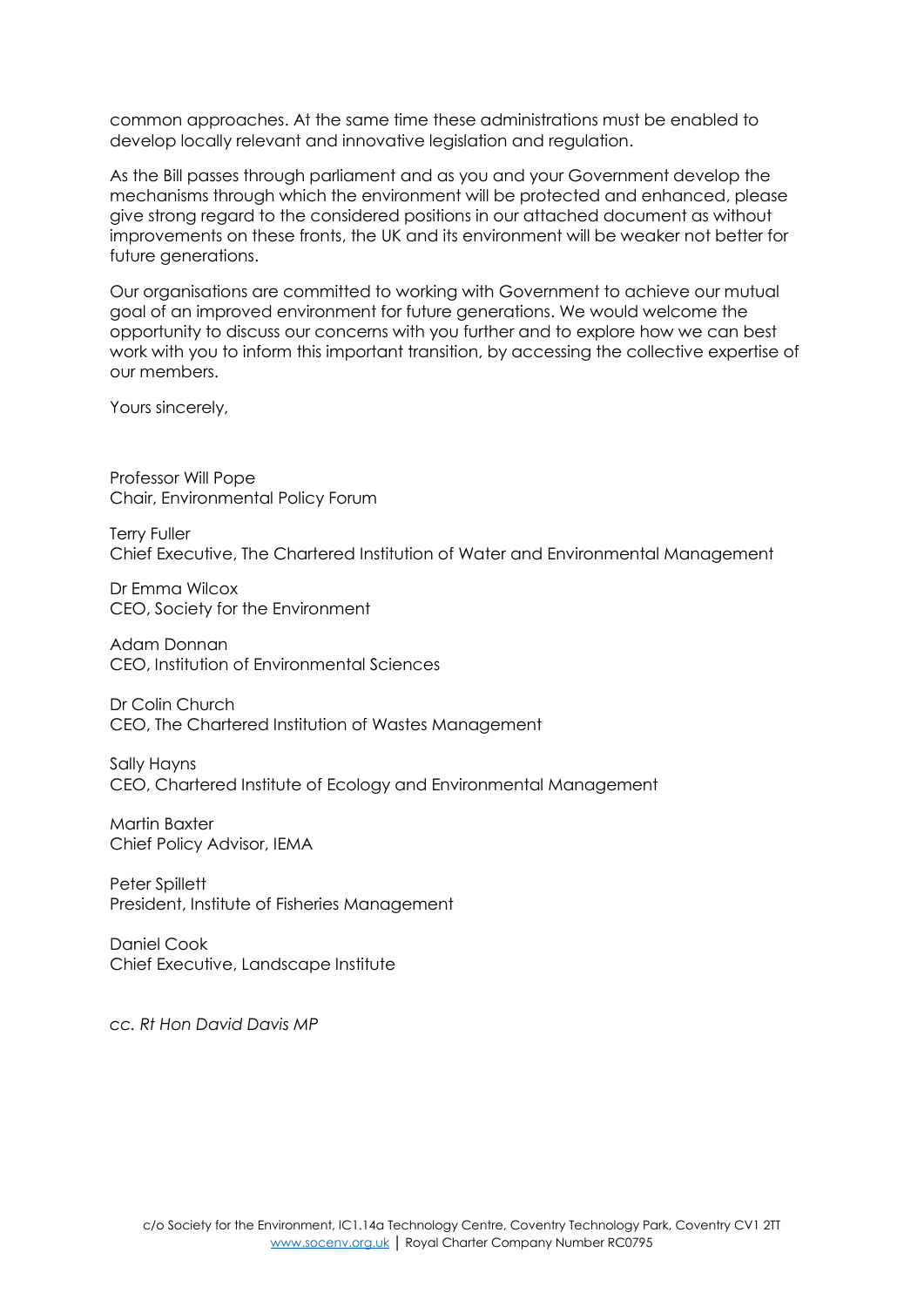# **Environmental Policy Forum**

## **Four concerns raised by the European Union (Withdrawal) Bill**

The Environmental Policy Forum (EPF) is a network of UK environmental professional bodies and learned societies promoting environmental sustainability and resilience for the public benefit. The EPF's member bodies have a collective membership of around 70,000 environmental professionals, many of whom are individually chartered in environmental practice, science and engineering disciplines.

Given the large volume of European Union (EU) environmental legislation and the positive influence this has had on the UK's environment, we welcome the steps being taken to transfer the body of European legislation into UK law. It is important, however, that this is undertaken in a robust and transparent manner. We are concerned that the following issues are not adequately addressed by the current Bill and call on ministers to provide assurance that the UK's citizens and environment will be appropriately protected as we exit the EU.

## **1. Ensuring appropriate parliamentary scrutiny during withdrawal**

The Withdrawal Bill's aim is to *"wherever practical and appropriate*" convert EU law into UK law. Clause 7 confers major executive powers on the government to bring about legal and institutional changes that would normally be the subject of detailed parliamentary debate and scrutiny:

*"A Minister of the Crown may by regulations make such provision as the Minister considers appropriate to prevent, remedy or mitigate- (a) any failure of retained EU law to operate effectively, or (b) any other deficiency in retained EU law, arising from the withdrawal of the United Kingdom from the EU*".

These powers are incredibly broad and will be able to achieve anything that could be done through an Act of Parliament, including repealing or amending existing pieces of primary legislation. It is estimated that around 800-1000 statutory instruments are likely to be needed to address "deficiencies" in retained EU law through these powers.

Under the provisions of the Bill most of these will be made without parliamentary debate, as the affirmative procedure (requiring the approval of both Houses of Parliament) will only be required in a small number of cases (Schedule 7, Part 1, 1(2)). Sufficient parliamentary time and resource must be made available to review the list of instruments produced by ministers and provide opportunities to debate those where Parliament feels there are potential issues. The EPF suggests that the government should make a recommendation for each statutory instrument as to the appropriate level of scrutiny to which it should be subject, and for this to then be reviewed and decided by a parliamentary committee. Public consultation and parliamentary debate should be the presumption and not the exception.

## **2. Establishing a new independent body to provide governance and enforcement**

Transferring the letter of the law through the Bill is only part of the equation. We will equally require a means to ensure all the UK governments and their regulatory agencies are held to account for their implementation of the detail of the law, as leaving the EU will bring an end to the investigative role of the European Commission and the direct jurisdiction of the Court of Justice of the European Union (CJEU).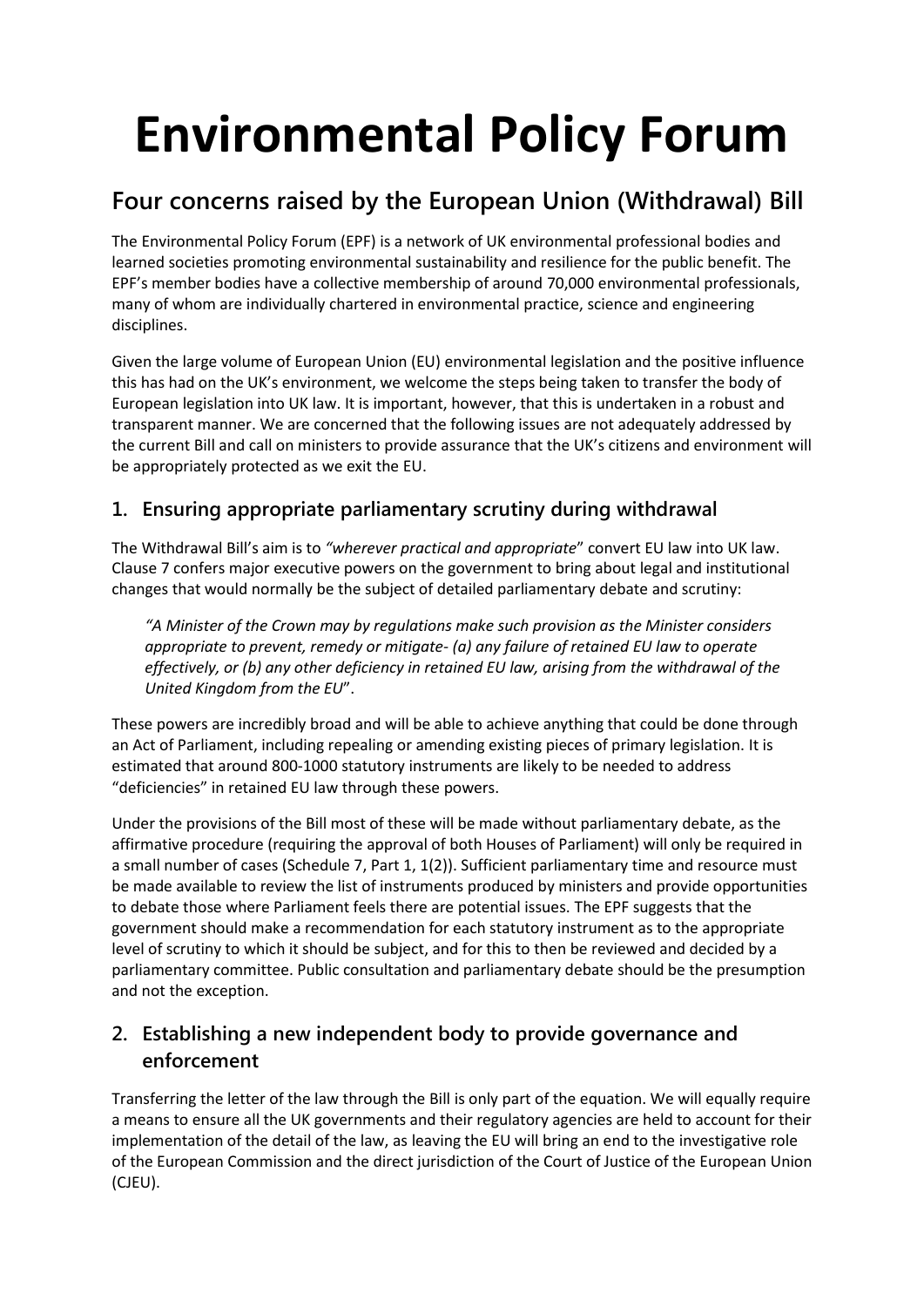The UK government considers that judicial review and parliamentary elections will be sufficient instruments for civil society to hold it to account. However it has recently reformed the rules relating to judicial review making it much harder and more expensive to access justice in environmental cases. These reforms were criticised in a recent United Nations Aarhus Convention Compliance Committee report, which observed that they have moved the UK "further away" from fulfilling its duty to allow citizens to bring forward cases. NGOs and ordinary citizens play an important role in upholding environmental protection, particularly following austerity reductions in public sector resourcing. In order to ensure that they can continue to play this supportive role, appropriate access to justice and the ability for all to participate and contribute in this way should be secured.

The combination of the European Commission and the CJEU has far greater powers than domestic courts, as demonstrated by its ability to enforce progress in addressing urban waste water issues in the UK for example. An independent, well-resourced expert body reporting to each of the four Assemblies/ Parliaments should be created by an Act of Parliament to take on this reporting and investigatory role currently performed by the Commission, connected to the Courts for the judicial role. The Committee on Climate Change provides a good model for an independent organisation providing sufficient scrutiny of this kind. To ensure an appropriate level of independence and authority, the new body should be funded by, and directly accountable to, the UK Assemblies/ Parliaments, in a similar way to the National Audit Office.

In addition, environmental issues often require long term plans away from the influence of short term political timescales, and membership of the EU has provided the UK with a framework for long term strategic thinking outside the normal political cycles. The new body would advise on the need for, and form of, such plans and allow appropriate scrutiny through the parliamentary process.

### **3. Transposing the principles of environmental protection**

The 'precautionary principle', the 'preventive principle' and the 'polluter pays principle' are the fundamental foundations of environmental protection in Europe (detailed in Article 191 of the Lisbon Treaty). These principles have underpinned the environmental progress made in the UK and across the EU over recent decades including in the control of chemicals and pesticides and by providing finance for environmental remediation. They frame how environmental policy should be developed and are essential guidelines for businesses and the courts.

However, while some principles are already included in particular Acts of Parliament, there is no general statement of environmental principles in UK law equivalent to the commitments in the EU Treaties. The EPF welcomes the Environment Secretary's support for the precautionary principle after EU exit; the Bill must now ensure that it fully transposes the environmental principles into UK law, to enable future cases to be brought if necessary rather than relying on previous case law.

### **4. Working collaboratively with the devolved nations**

Governance of environmental matters is largely devolved in the UK. We support the need to maintain consistent UK frameworks applying across the four nations in some policy areas, for example in, agriculture and environment, as many environmental processes do not respect political boundaries and in order to maintain stability and the effective functioning of the UK single market. However, the devolved nations have been instrumental in driving higher standards, particularly Wales' Environment Act and Well-being of Future Generations Act. The Bill must not limit the ability of the devolved nations to improve environmental standards. The development of common frameworks, that agree outcomes but not prescriptions, must be a collaborative process and agreed through consensus with their Assemblies/ Parliaments.